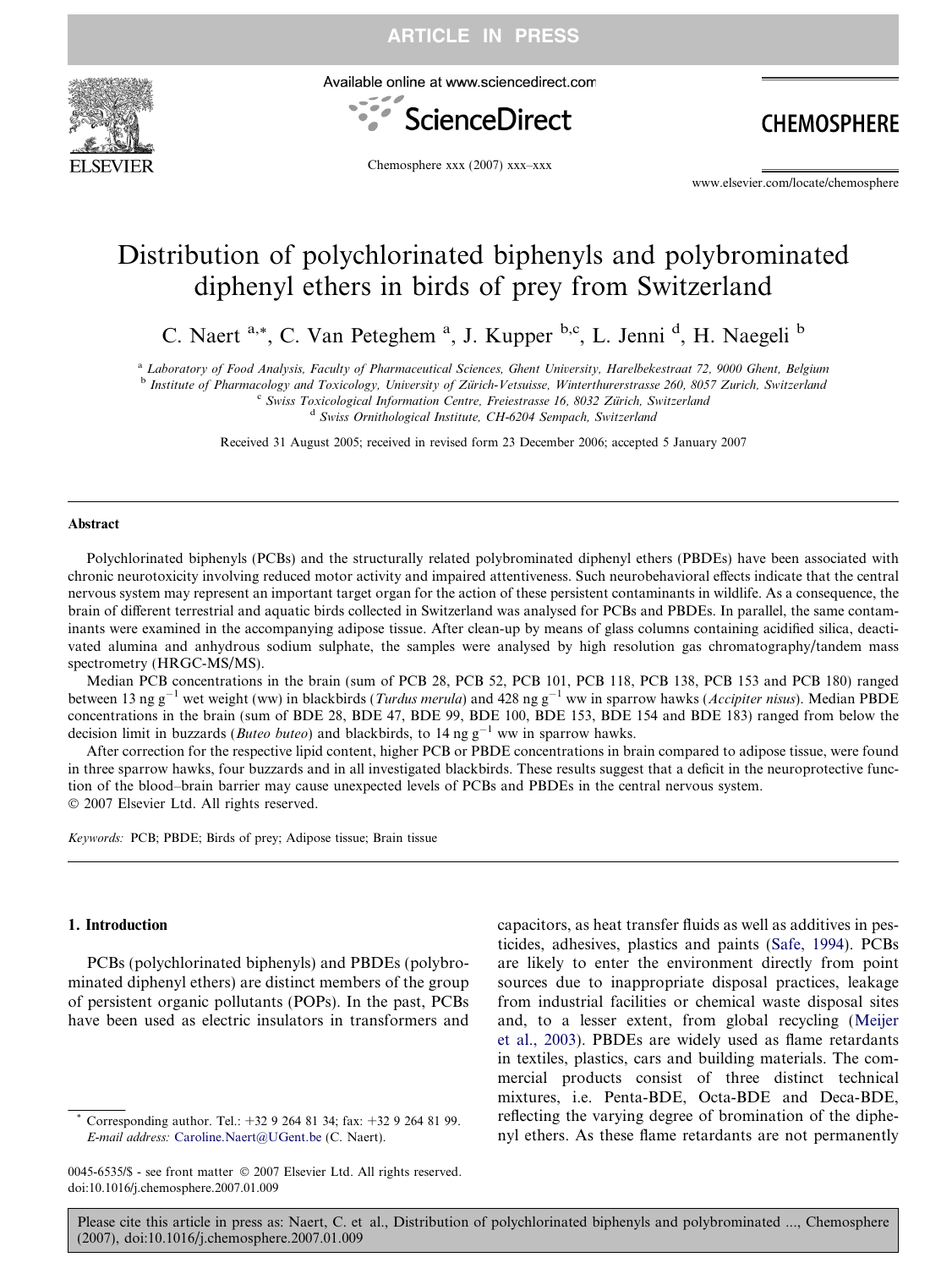bound to the polymer matrix, they leach out during natural operational life as well as during processing, recycling or combustion of the polymeric material [\(D'Silva et al.,](#page-9-0) [2004\)](#page-9-0). Due to their lipophilicity and resistance to chemical degradation, PCBs and PBDEs are nearly ubiquitously distributed in the environment, food, biota and humans. In addition, PCBs and also some PBDEs are characterized by their tendency to accumulate in lipid-rich tissues and magnify along the food chain, increasing in concentration at each successively higher trophic level ([Muir et al.,](#page-9-0) [1992\)](#page-9-0).

Predatory birds respond to relatively low levels of POPs, but their sensitivity varies considerably with respect to compound and species ([Herzke et al., 2005](#page-9-0)). Organochlorine contaminants may impair reproduction, affect the ability to compete for food and habitat, and contribute to reduced parental attentiveness [\(Ulfstrand et al., 1971;](#page-10-0) [Fry, 1995; Savinova et al., 1995; Vorkamp et al., 2004\)](#page-10-0). For PBDEs, several studies indicate that the most critical effects result from their disturbance of the thyroid hormone homeostasis and from their chronic neurotoxicity, generating behavioural alterations such as deficits in spontaneous motor activity ([Porterfield, 2000; Branchi et al., 2002;](#page-10-0) [McDonald, 2002; Darnerud, 2003; Gill et al., 2004; Kodav](#page-10-0)[anti and Ward, 2005](#page-10-0)).

Since birds of prey are highly positioned on the food chain, they are very suitable to study the bioaccumulation in specific target organs [\(Fox and Lock, 1978\)](#page-9-0). PCB levels in unhatched eggs of Goshawks from Northern Germany have decreased since the 1970s and are relatively constant during the last 8–10 years [\(Scharenberg and Looft, 2004\)](#page-10-0). This trend is also visible in gull eggs from the Great Lakes [\(Stow, 1995\)](#page-10-0). [Braune et al. \(2001\)](#page-9-0) observed a significant decline of PCB levels in seabird eggs from the Canadian Arctic from 1975 until 1998. In contrast, PBDE levels (sum of BDE 47, BDE 99 and BDE 100) in herring gull eggs from the Great Lakes region have risen exponentially [\(Norstrom et al., 2002](#page-10-0)). Similarly, PBDE levels in the eggs of several marine and freshwater birds from British Columbia are increasing with doubling times of 5–6 years ([Elliott](#page-9-0) [et al., 2005](#page-9-0)). This general increase of PBDE levels is also detectable in fish, marine mammals and humans ([Hites,](#page-9-0) [2004\)](#page-9-0). However, few data exist on the level of PCBs and PBDEs in the central nervous system, which constitutes a sensitive target for the toxicological action of both types of contaminants. As a consequence, we determined the PCB and PBDE concentrations in the brain of birds of prey (Accipiter nisus and Buteo buteo) that were found dead or dying from accidental causes, and compared the values with those from adipose tissue of the same animals. Also the PCB and PBDE levels in these predatory birds were compared with those from an additional terrestrial and an aquatic species. It was our objective to investigate if there is a relationship between brain and adipose tissue concentrations and how efficiently the central nervous system is protected from the deposition of persistent organic pollutants.

## 2. Experimental

#### 2.1. Sample collection

Sixty eight brain and 50 adipose tissue samples of buzzards (Buteo buteo), sparrow hawks (Accipiter nisus), cormorants (Phalacrocorax carbo sinensis) and blackbirds (Turdus merula) from different places in Switzerland were obtained from 2003 until 2005 by the Swiss Ornithological Institute. Sample details are given in [Table 1.](#page-2-0) All birds included in this study were found dead or dying from accidental causes. No bird was killed for the purpose of this study. Due to food deprivation, adipose tissue could not be collected from every specimen. Samples were stored at  $-20$  °C until analysis.

A pool of extracted fat, from blank samples taken within the framework of the Belgian monitoring programme for PCBs, was used as blank for validation and quality control purposes. A sample of this pool was analysed for PBDEs and a new pool was prepared if PBDE levels were above the decision limit  $(CC\alpha)$ : the limit at and above which can be concluded with an error of probability of  $\alpha$  that a sample is non-compliant). Similarly, a pool of porcine brain tissue that contained PCB and PBDE levels lower than the respective decision limits  $(CC<sub>\alpha</sub>)$  was prepared and used as blank. Decision limits  $(CC\alpha)$  and detection capabilities ( $CC\beta$ : the smallest content of the substance that may be detected, identified and/or quantified in a sample with an error probability of  $\beta$ ) for PCBs and PBDEs are presented in [Table 2](#page-3-0).

### 2.2. Standard solutions

PBDE standards: IUPAC numbers 28 (2,4,4'-tribromodiphenyl ether), 47 (2,2',4,4'-tetrabromodiphenyl ether), 99 (2,2',4,4',5-pentabromodiphenyl ether), 100 (2,2',4,4',6pentabromodiphenyl ether), 153 (2,2',4,4',5,5'-hexabromodiphenyl ether), 154 (2,2',4,4',5,6'-hexabromodiphenyl ether) and  $183$   $(2,2',3,4,4',5',6$ -heptabromodiphenyl ether) were from Wellington Laboratories (Ontario, Canada). PCB standards: IUPAC numbers 28 (2,4,4'-trichlorobiphenyl), 52 (2,2',5,5'-tetrachlorobiphenyl), 101 (2,2',4,5,5'-pentachlorobiphenyl), 118 (2,3',4,4',5-pentachlorobiphenyl), 138 (2,2',3,4,4',5'-hexachlorobiphenyl), 153 (2,2',4,4'5,5'hexachlorobiphenyl) and 180 (2,2',3,4,4',5,5'-heptachlorobiphenyl) together with PCB-Mix 3 (10 ng  $\mu L^{-1}$  of PCB 28, PCB 52, PCB 101, PCB 118, PCB 138, PCB 153 and PCB 180) were from Dr. Ehrenstorfer (Augsburg, Germany). Internal standards, Mirex, PCB 143 (2,2',3,4,5,6'hexachlorobiphenyl) polybrominated biphenyl (PBB) 155 (2,2',4,4',6,6'-hexabromobiphenyl) and injection standard PBB 103 (2,2',4,5',6-pentabromobiphenyl) were also purchased from Dr. Ehrenstorfer (Augsburg, Germany). A stock solution containing all seven PBDE congeners was prepared at a concentration of 1 ng  $\mu L^{-1}$  in nonane. Individual stock solutions of PBB 155 and PBB 103 in nonane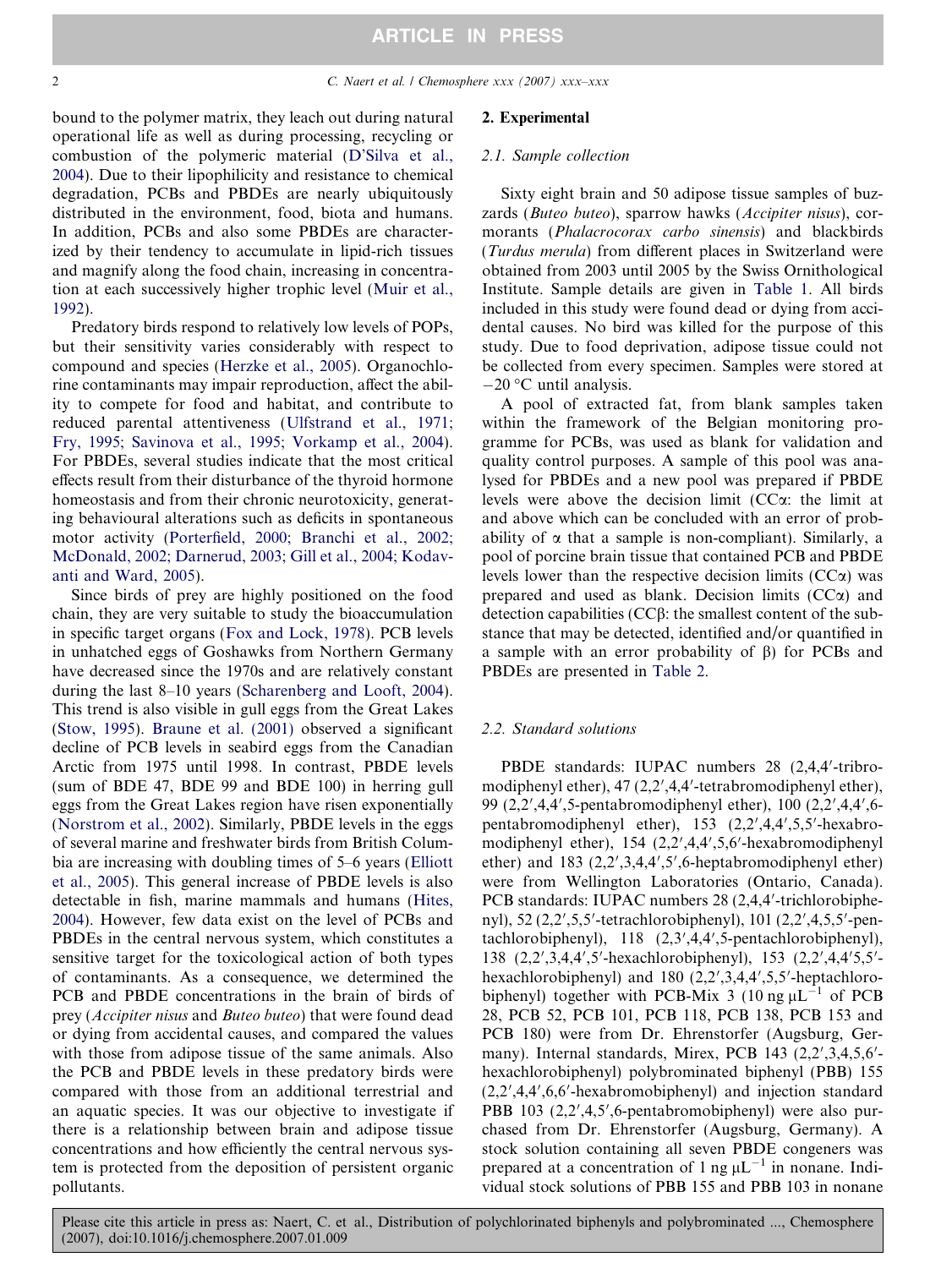## C. Naert et al.  $\frac{1}{2}$  Chemosphere xxx (2007) xxx–xxx 3

<span id="page-2-0"></span>

| Table 1                                                               |  |  |  |  |
|-----------------------------------------------------------------------|--|--|--|--|
| Details of different birds of prey samples investigated in this study |  |  |  |  |

| Sample number         | Species                      | Year of birth            | <b>Sex</b>               | Found in        | Date       | Cause of death                | Weight (g)               |
|-----------------------|------------------------------|--------------------------|--------------------------|-----------------|------------|-------------------------------|--------------------------|
| B1                    | Buzzard                      | $\overline{\phantom{0}}$ | $\overline{\phantom{0}}$ | Sursee          | 23.05.2004 | Thudded                       | 725                      |
| B3                    | <b>Buzzard</b>               | $\overline{\phantom{a}}$ | $\overline{\phantom{0}}$ | Ennetbürgen     | 24.01.2004 | Starvation                    | 500                      |
| <b>B</b> 4            | <b>Buzzard</b>               | $\overline{\phantom{0}}$ | $\overline{\phantom{0}}$ | Ebikon          | 16.01.2004 | Starvation                    | 520                      |
| B5                    | <b>Buzzard</b>               |                          | $\overline{\phantom{0}}$ | Zell            | 11.05.2004 | Wing trauma, infection        | 860                      |
| В6                    | <b>Buzzard</b>               | $\overline{\phantom{a}}$ | $\overline{\phantom{0}}$ | Schötz          | 26.04.2004 | Nerval wing trauma, infection | 855                      |
| B7                    | <b>Buzzard</b>               | $\overline{\phantom{0}}$ | $\overline{\phantom{0}}$ | Zürich          | 07.07.2004 | Nerval wing trauma            | 620                      |
| Β8                    | <b>Buzzard</b>               | $\overline{\phantom{a}}$ | $\overline{\phantom{0}}$ | Rain            | 18.06.2004 | Hit by car                    | 845                      |
| <b>B</b> <sup>9</sup> | <b>Buzzard</b>               | $\overline{\phantom{0}}$ | $\overline{\phantom{0}}$ | Reussbühl       | 19.12.2004 | Hit by car                    | 715                      |
| <b>B</b> 10           | Buzzard                      | $\overline{\phantom{0}}$ | $\overline{\phantom{0}}$ | Willisau        | 17.08.2004 | wing fracture                 | 830                      |
| <b>B11</b>            | <b>Buzzard</b>               | $\overline{\phantom{a}}$ | $\overline{\phantom{0}}$ | Emmen           | 15.07.2004 | Starvation                    | 620                      |
| B12                   | <b>Buzzard</b>               | $\overline{\phantom{0}}$ | $\overline{\phantom{0}}$ | Wallisellen     | 2.03.2004  | Wing fracture                 | 790                      |
| B13                   | <b>Buzzard</b>               | $\overline{\phantom{0}}$ | $\overline{\phantom{0}}$ | Sempach         | 1.03.2004  | Wing fracture                 |                          |
| <b>B14</b>            | <b>Buzzard</b>               | $\overline{\phantom{a}}$ | $\overline{\phantom{0}}$ | Menziken        | 4.03.2004  | Suspected poisoning           | $\overline{\phantom{0}}$ |
| <b>B15</b>            | <b>Buzzard</b>               | $\overline{\phantom{0}}$ | $\overline{\phantom{0}}$ | Menziken        |            | Suspected poisoning           | $\overline{\phantom{0}}$ |
| <b>B16</b>            |                              |                          |                          |                 | 4.03.2004  |                               |                          |
| <b>B17</b>            | <b>Buzzard</b>               | $\overline{\phantom{0}}$ | $\overline{\phantom{0}}$ | Luzern          | 10.11.2003 | Leg fracture                  | $\overline{\phantom{0}}$ |
|                       | <b>Buzzard</b>               | $\overline{\phantom{a}}$ | $\overline{\phantom{0}}$ | Schüpheim       | 3.02.2004  | Hit by car, poisoning         | $\overline{\phantom{0}}$ |
| <b>B18</b>            | <b>Buzzard</b>               | $\overline{\phantom{0}}$ | $\overline{\phantom{0}}$ | Hildisrieden    | 5.01.2004  | Hit by car                    | $\overline{\phantom{0}}$ |
| <b>B19</b>            | <b>Buzzard</b>               | $\overline{\phantom{0}}$ | $\overline{\phantom{0}}$ | Luzern          | 6.01.2004  | Fracture                      | $\overline{\phantom{0}}$ |
| <b>B20</b>            | <b>Buzzard</b>               | $\overline{\phantom{a}}$ | $\overline{\phantom{0}}$ | Schüpheim       | 3.04.2004  | Wing trauma                   | $\overline{\phantom{0}}$ |
| <b>B21</b>            | <b>Buzzard</b>               | $\overline{\phantom{0}}$ | $\overline{\phantom{0}}$ | Wauwilermoos    | 28.02.2004 | Leg trauma                    | $\overline{\phantom{0}}$ |
| B22                   | <b>Buzzard</b>               | $\overline{\phantom{0}}$ | $\overline{\phantom{0}}$ | Grosswangen     | 10.03.2004 | Open leg fracture             | $\overline{\phantom{0}}$ |
| <b>B23</b>            | <b>Buzzard</b>               | $\overline{\phantom{0}}$ | $\overline{\phantom{0}}$ | Hellbrühl       | 7.03.2004  | Wing fracture                 | $\overline{\phantom{0}}$ |
| <b>B24</b>            | <b>Buzzard</b>               | $\overline{\phantom{0}}$ | $\overline{\phantom{0}}$ | Hildisrieden    | 4.11.2004  | Hit by car                    |                          |
| <b>B25</b>            | <b>Buzzard</b>               | $\overline{\phantom{0}}$ | $\overline{\phantom{0}}$ | Oberkirch       | 16.02.2005 | Femur/joint fracture          | 700                      |
| <b>B26</b>            | <b>Buzzard</b>               | $\overline{\phantom{0}}$ | $\overline{\phantom{0}}$ | Nottwil         | 8.05.2005  | Ratite (back trauma)          | 690                      |
| <b>B27</b>            | <b>Buzzard</b>               | $\overline{\phantom{0}}$ | $\overline{\phantom{0}}$ | Neuenkirch      | 9.03.2005  | Headtilt (hit by car)         | 730                      |
| <b>B28</b>            | <b>Buzzard</b>               | 2004                     | $\overline{\phantom{0}}$ | Sempach         | 21.02.2005 | Starvation                    | 535                      |
| <b>B29</b>            | <b>Buzzard</b>               | 2004                     | $\overline{\phantom{0}}$ | Dietwil         | 7.05.2005  | Starvation                    | 490                      |
| <b>B30</b>            | <b>Buzzard</b>               | 2004                     | $\overline{\phantom{0}}$ | Neuenkirch      | 1.03.2005  | Leg trauma                    | 675                      |
| <b>B31</b>            | <b>Buzzard</b>               | 2005                     | $\overline{\phantom{0}}$ | Abtwil          | 4.03.2005  | Ratite (trauma)               | 895                      |
| <b>B32</b>            | <b>Buzzard</b>               | 2005                     | $\overline{\phantom{0}}$ | Littau          | 19.02.2005 | Starvation                    | 600                      |
| <b>B33</b>            | <b>Buzzard</b>               | $\overline{\phantom{0}}$ | $\overline{\phantom{0}}$ | Rottenschwil    | 14.03.2005 | Lead poisoning                | 550                      |
| <b>B34</b>            | <b>Buzzard</b>               | $\overline{\phantom{0}}$ | $\overline{\phantom{0}}$ | Sarnen          | 24.05.2005 | Joint fracture (wing)         | 850                      |
| <b>B35</b>            | <b>Buzzard</b>               | 2004                     | $\overline{\phantom{0}}$ | Kaltbach        | 26.03.2005 | Back and wing trauma          | 460                      |
| <b>B36</b>            | <b>Buzzard</b>               | 2005                     | $\overline{\phantom{0}}$ | Luzern          | 30.05.2005 | Open humerus fracture         | 550                      |
| <b>B37</b>            | <b>Buzzard</b>               | 2005                     | $\overline{\phantom{0}}$ | Altwis          | 18.03.2005 | Paralysis                     | 685                      |
| B38                   | <b>Buzzard</b>               | 2005                     | $\overline{\phantom{0}}$ | Wald ZH         | 25.02.2005 | Unknown                       | 650                      |
| <b>B39</b>            | <b>Buzzard</b>               | 2005                     | $\overline{\phantom{0}}$ | Werthenstein    | 21.02.2005 | Craniocerebral injury         | 575                      |
| S1                    | Sparrow hawk                 | $\qquad \qquad -$        | Female                   | Neuenkirch      | 18.12.2003 | Wing fracture                 | 245                      |
| S <sub>2</sub>        | Sparrow hawk                 | $\overline{\phantom{0}}$ |                          | Neuenkirch      | 25.03.2004 | Starvation                    | 285                      |
| S3                    | Sparrow hawk                 | $\overline{\phantom{0}}$ | Female                   | Weggis          | 29.10.2003 | Wing luxation                 | 232                      |
| S <sub>4</sub>        | Sparrow hawk                 | $\overline{\phantom{0}}$ | Female                   | Büron           | 7.01.2004  | Thudded                       | 275                      |
| S5                    | Sparrow hawk                 | 2004                     | $\overline{\phantom{0}}$ | Sacheln         | 19.01.2005 | Thudded                       | 250                      |
| S <sub>6</sub>        |                              | 2002                     | Male                     | Eschenbach      | 18.05.2004 | Nerval wing trauma            | 135                      |
|                       | Sparrow hawk<br>Sparrow hawk |                          |                          |                 |            |                               | 230                      |
| S7                    |                              | $\overline{\phantom{0}}$ | Female                   | Kleinwangen     | 22.04.2004 | Nerval wing trauma<br>Thudded |                          |
| S8                    | Sparrow hawk                 | $\overline{\phantom{0}}$ | $\equiv$                 | <b>Basel</b>    | 21.11.2004 |                               | 180                      |
| S9                    | Sparrow hawk                 |                          | Male                     | Oberkirch       | 2.11.2004  | Hit by car                    | 125                      |
| S10                   | Sparrow hawk                 | $\overline{\phantom{0}}$ | Male                     | Eschenbach      | 17.02.2005 | Thudded                       | 245                      |
| S11                   | Sparrow hawk                 | $\overline{\phantom{0}}$ | Male                     | Rothenburg      | 30.04.2005 | Hit by car                    | 285                      |
| C1                    | Cormorant                    | 2004                     | $\qquad \qquad -$        | Lake of Sempach | 26.01.2005 | Drowned                       | 2000                     |
| C <sub>2</sub>        | Cormorant                    | 2003                     | $\qquad \qquad -$        | Lake of Sempach | 26.01.2005 | Drowned                       | 2870                     |
| C <sub>3</sub>        | Cormorant                    | $\overline{\phantom{0}}$ | $\overline{\phantom{0}}$ | Lake of Sempach | 26.01.2005 | Drowned                       | 2650                     |
| C <sub>4</sub>        | Cormorant                    | $\overline{\phantom{0}}$ | $\overline{\phantom{0}}$ | Lake of Sempach | 26.01.2005 | Drowned                       | 3400                     |
| C <sub>5</sub>        | Cormorant                    |                          | $\overline{\phantom{0}}$ | Lake of Sempach | 26.01.2005 | Drowned                       | 3125                     |
| C <sub>6</sub>        | Cormorant                    |                          | $\overline{\phantom{0}}$ | Lake of Sempach | 08.2005    | Drowned                       | 2190                     |
| C7                    | Cormorant                    | $\overline{\phantom{0}}$ | $\overline{\phantom{0}}$ | Lake of Sempach | 08.2005    | Drowned                       | 2595                     |
|                       |                              |                          |                          |                 |            |                               |                          |
| BB1                   | Blackbird                    |                          | $\overline{\phantom{0}}$ | Schlossried     | 10.11.2003 | Thudded                       |                          |
| B <sub>B2</sub>       | Blackbird                    |                          | $\qquad \qquad -$        | Luzern          | 10.01.2004 | Victim of cat                 |                          |
| BB3                   | Blackbird                    | $\overline{\phantom{0}}$ | $\overline{\phantom{0}}$ | Horw            | 15.12.2003 | Git by car                    |                          |
| BB4                   | Blackbird                    |                          | $\overline{\phantom{0}}$ | Sursee          | 30.01.2004 | Victim of cat                 |                          |
| BB5                   | Blackbird                    | Jung                     | $\overline{\phantom{0}}$ | Luzern          |            | Unknown                       | 75                       |
|                       |                              |                          |                          |                 |            |                               | (continued on next page) |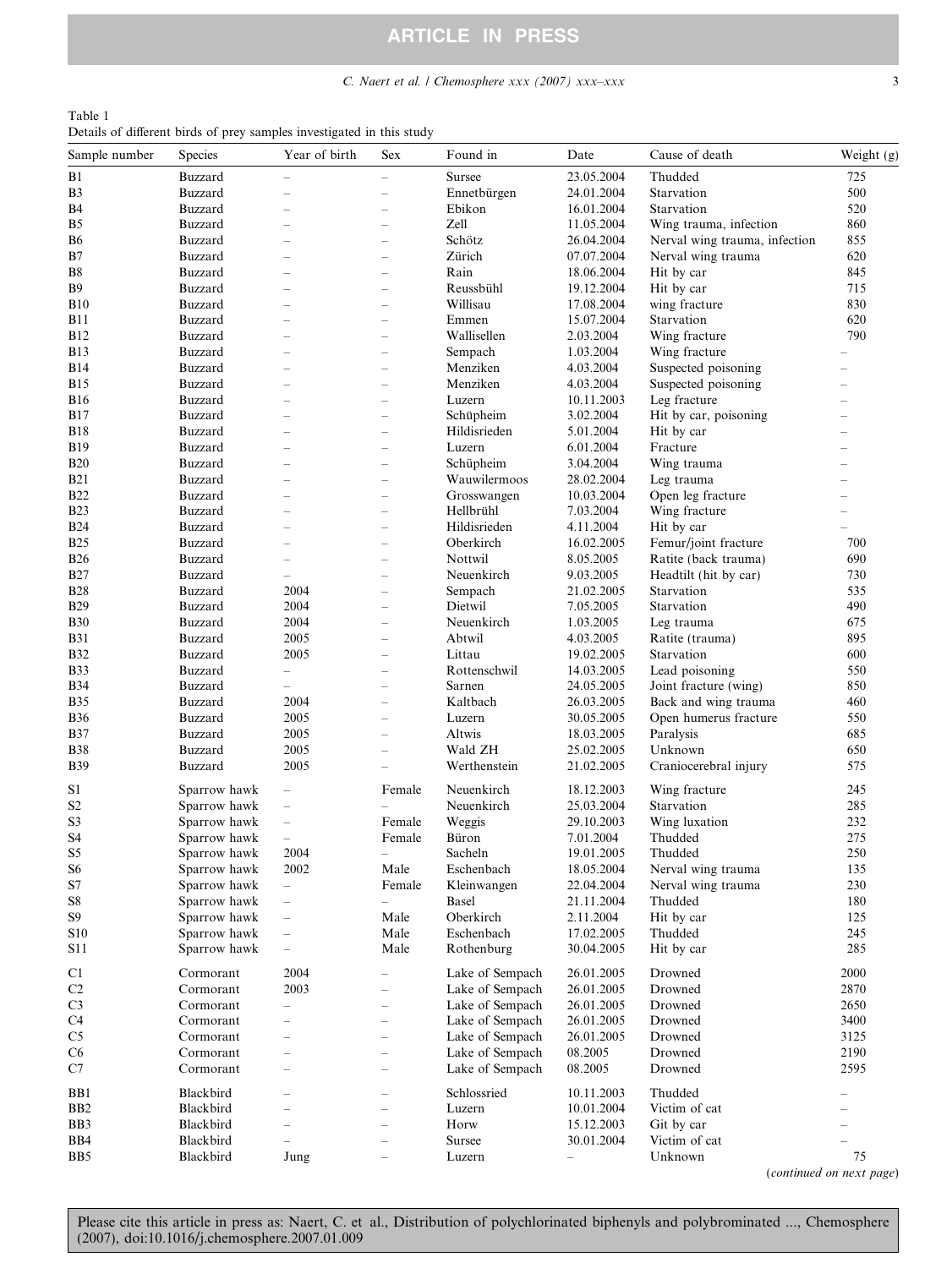<span id="page-3-0"></span>4 C. Naert et al. / Chemosphere xxx (2007) xxx–xxx

Table 1 (continued)

| Sample number    | <b>Species</b> | Year of birth | <b>Sex</b>                      | Found in | Date       | Cause of death | Weight $(g)$ |
|------------------|----------------|---------------|---------------------------------|----------|------------|----------------|--------------|
| B <sub>B6</sub>  | Blackbird      | Adult         | $\qquad \qquad$                 | Zürich   | 01.07.2005 | Unknown        | 40           |
| B <sub>B</sub> 7 | Blackbird      | Jung          | $\hspace{0.05cm}$               | Luzern   |            | Unknown        | 45           |
| B <sub>B8</sub>  | Blackbird      | Jung          | $\qquad \qquad$                 | Luzern   |            | Unknown        | 60           |
| B <sub>B9</sub>  | Blackbird      | Jung          | $\hspace{0.1mm}-\hspace{0.1mm}$ | Hochdorf | 13.08.2005 | Victim of cat  | 30           |
| <b>BB10</b>      | Blackbird      | Jung          | $\hspace{0.05cm}$               | Meggen   | 13.08.2005 | Euthanasia     | 22.5         |
| <b>BB11</b>      | Blackbird      | Jung          | $\hspace{0.05cm}$               | Luzern   |            | Unknown        | 45           |
| <b>BB12</b>      | Blackbird      | Jung          | $\hspace{0.05cm}$               | Luzern   |            | Unknown        | 45           |

Age, sex and weight are not provided for all animals.

#### Table 2

Decision limits  $(CC\alpha)$  and detection capabilities  $(CC\beta)$  for PCBs and PBDEs in adipose and brain tissue (ng  $g^{-1}$  wet weight)

| Compound       | Brain tissue |           | Adipose tissue |           |
|----------------|--------------|-----------|----------------|-----------|
|                | $CC\alpha$   | $CC\beta$ | $CC\alpha$     | $CC\beta$ |
| <b>PCB 28</b>  | 0.81         | 1.10      | 1.06           | 2.24      |
| <b>PCB 52</b>  | 0.84         | 1.01      | 1.54           | 3.09      |
| <b>PCB 101</b> | 0.46         | 0.54      | 0.92           | 1.30      |
| <b>PCB 118</b> | 0.43         | 1.62      | 0.98           | 1.23      |
| <b>PCB</b> 138 | 0.47         | 0.84      | 1.06           | 2.15      |
| <b>PCB</b> 153 | 0.46         | 0.57      | 1.23           | 2.56      |
| <b>PCB 180</b> | 0.93         | 1.24      | 0.57           | 1.35      |
| <b>BDE 28</b>  | 0.33         | 0.50      | 0.25           | 0.89      |
| <b>BDE 47</b>  | 0.33         | 0.49      | 0.33           | 0.65      |
| <b>BDE 99</b>  | 0.47         | 0.66      | 0.23           | 0.62      |
| <b>BDE 100</b> | 0.42         | 0.76      | 0.22           | 0.55      |
| <b>BDE 153</b> | 0.67         | 1.14      | 0.34           | 0.49      |
| <b>BDE 154</b> | 0.65         | 0.92      | 0.26           | 0.58      |
| <b>BDE 183</b> | 0.76         | 0.93      | 0.45           | 0.85      |

as well as PCB 143 and Mirex in isooctane were prepared at 10 ng  $\mu L^{-1}$ .

#### 2.3. Materials and reagents

All reagents and solvents were of analytical grade. Isooctane, *n*-hexane Suprasolv<sup>®</sup> and anhydrous sodium sulphate were obtained from Merck (Darmstadt, Germany). Nonane was purchased from Sigma Aldrich (Bornem, Belgium). Acidified silica was prepared by adding 35.5 mL concentrated sulphuric acid p.a. (Merck) to 100 g silica gel (0.063–0.200 mm, Merck) and mixing thoroughly. Deactivated alumina was prepared by adding 5 mL water to 45 g alumina B activity I (ICN Biomedicals, Eschwege, Germany). Silane-treated glass wool was obtained from Alltech Associates (Deerfield, IL, USA).

#### 2.4. Extraction and clean-up

To prevent contamination, we used only glassware that was washed extensively and rinsed twice with hexane (Acros, Geel, Belgium). Plastic materials were not used in order to avoid contamination. Four grams of homogenised brain tissue or two grams of homogenised adipose tissue were dried with anhydrous sodium sulphate (20 g). This

mixture was transferred into a hexane-rinsed centrifugation tube. Internal standards PBB 155 (80  $\mu$ L 0.1 ng  $\mu$ L<sup>-1</sup>) and PCB 143 (40  $\mu$ L, 1 ng  $\mu$ L<sup>-1</sup>) were added in the case of brain tissue and the internal standards PBB 155 (40  $\mu$ L, 0.1 ng  $\mu L^{-1}$ ), PCB 143 (40  $\mu L$  5 ng  $\mu L^{-1}$ ) and Mirex  $(40 \mu L \ 0.5 \text{ ng } \mu L^{-1})$  were added in the case of adipose tissue. PBDEs and PCBs were extracted in two steps, by thoroughly shaking the mixture in the centrifugation tube with 25 mL *n*-hexane. After centrifugation for 10 min at 3000 rpm, the hexane extract was evaporated in a rotary evaporator at 40 °C to about 5 mL and cleaned-up as described by [Naert et al. \(2004\)](#page-10-0); using a glass column that was subsequently filled with  $n$ -hexane (25 mL), acidified silica (12 g), deactivated alumina (3 g) and anhydrous sodium sulphate (3 g). PBDEs and PCBs were eluted from the column with 40 mL  $n$ -hexane. The eluate was evaporated in a rotary evaporator at 40  $^{\circ}$ C to ca. 4 mL. This solution was transferred to a graduated glass vial (Egilabo, Kontich, Belgium). Keeper solvent isooctane (100  $\mu$ L), the injection standard PBB 103 (brain:  $80 \mu L$ , 0.1 ng  $\mu L^{-1}$ ; adipose: 40  $\mu$ L, 0.1 ng  $\mu$ L<sup>-1</sup>) and, in the case of brain tissue samples, also Mirex (40 µL, 1 ng  $\mu L^{-1}$ ) were added. This mixture was concentrated under nitrogen at 40 °C to 100  $\mu$ L and divided over 2 GC–MS vials.

#### 2.5. Gas chromatography–mass spectrometry

Analysis of the samples was done using a GCQ gas chromatograph coupled to a GCQ mass spectrometer (Finnigan, Austin, Texas, USA). The autosampler was a CTC 200 series injector (Zwingen, Switzerland). Separation of the PBDE and PCB congeners was performed using a HT8 capillary column  $(25 \text{ m} \times 0.22 \text{ mm} \times 0.25 \text{ µm}, \text{SGE},$ Achrom, Zulte, Belgium). Carrier and collision gas was Alphagaz 2 helium (Air Liquide, Liege, Belgium). Instrument set points and data acquisition were under control of the GCQ software.

A  $2 \mu L$  aliquot of the final sample extract was injected with a splitless period after injection of 1 min. The injection temperature was set to 300  $^{\circ}$ C and transferline temperature was 275 °C. The oven was programmed from 70 °C for 1 min to 170 °C at a rate of  $30^{\circ}$ C min<sup>-1</sup>, then to 300 °C (15 min) at a rate of 8  $^{\circ}$ C min<sup>-1</sup>. The method for optimisation of the excitation voltage and of the amount of energy needed to hold the precursor ion in the trap during excita-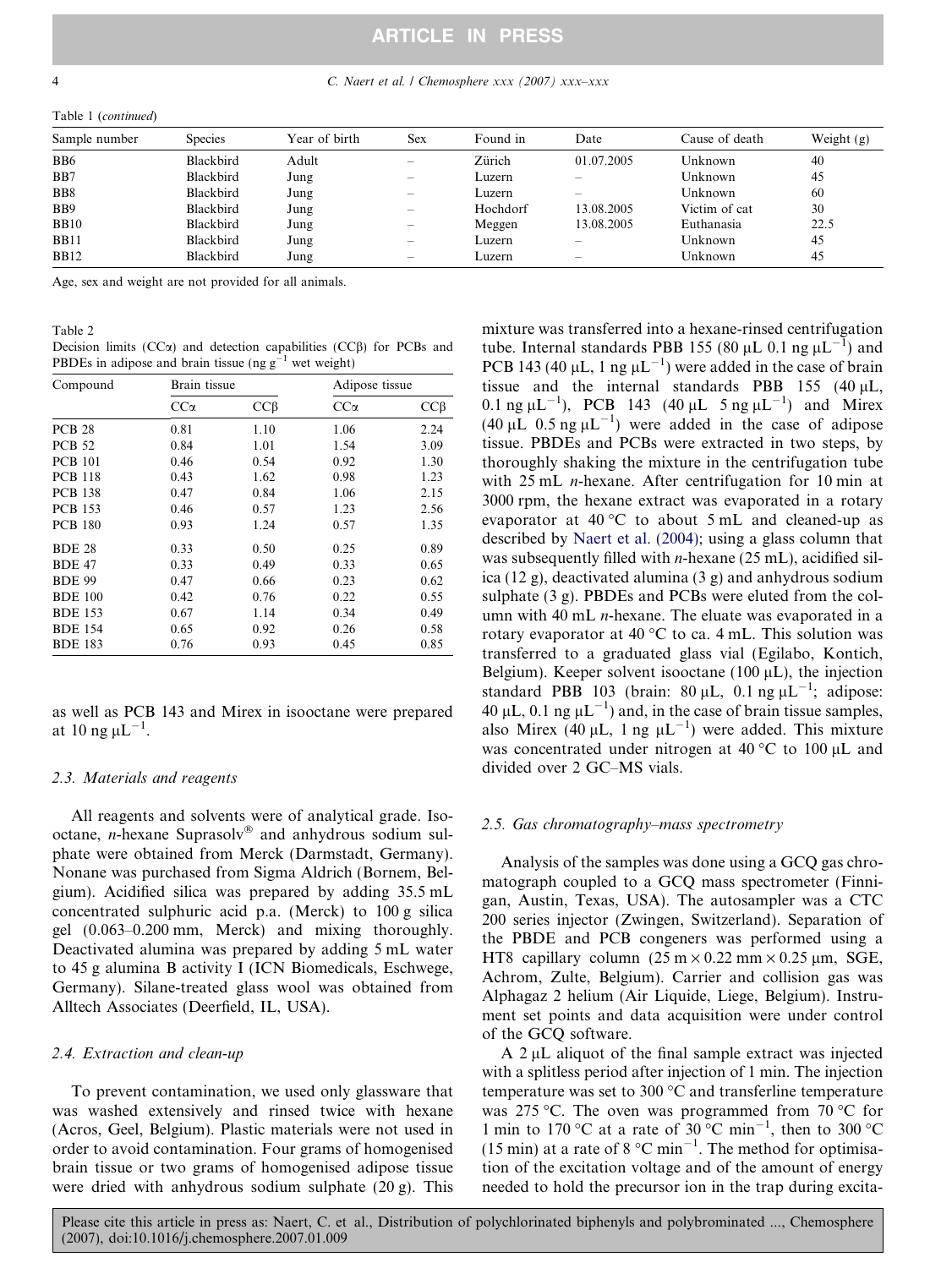tion (q-value) has been described by [De Saeger et al. \(2005\).](#page-9-0) Additional optimisation of these parameters for PBDE analysis was carried out by a 3-level factorial design (Statgraphics Plus for Windows 3.0, Statistical Graphics Corporation, Englewood Cliffs, NY, USA). Peak area ratios of the most abundant ion in relation to PBB 103 were measured to generate response surface graphs for each component and to locate the optimal excitation voltage and q-value.

#### 2.6. Validation

Validation of the method was carried out according to Commission Decision 2002/657/EC. A quantitative confirmatory method implies that specificity, decision limit  $(CC\alpha)$ , detection capability  $(CC\beta)$ , recovery and precision need to be determined. Since validation of the method regarding adipose tissue has already been described by [Naert et al. \(2004\)](#page-10-0) and only a different extraction step was applied, a limited validation procedure to determine decision limit ( $CC\alpha$ ) and detection capability ( $CC\beta$ ) for adipose tissue was carried out.

With exception of assay specificity, all other validation parameters regarding the analysis of brain tissue were determined on the most abundant ion. To determine decision limits and detection capabilities, five calibration curves with six data points ranging from 0 to 10 ng  $g^{-1}$ per PBDE congener and  $0-40$  ng  $g^{-1}$  per PCB congener were obtained. After identification, peak ratios (peak area/internal standard) were plotted against the added concentration. The concentration at the y-intercept plus 2.33 times the standard deviation of the within-laboratory reproducibility of the intercept is defined as the decision limit or  $CC\alpha$  ( $\alpha = 1\%$ ).  $CC\beta$  or detection capability was determined by using the same calibration curves.  $CC\beta$ equals the concentration at the decision limit plus 1.64 times the standard deviation of the within-laboratory reproducibility of the mean measured at the decision limit  $(\beta = 5\%)$ . To challenge the specificity of the method, at least 10 different blank samples were analysed and checked for interfering compounds in the region of interest where the target analyte is expected to elute. Recovery was determined by fortifying blank samples before extraction and clean-up at three different levels (1, 2 and 4 ng g<sup>-1</sup> per congener for PBDEs and 5, 20 and 40 ng g<sup>-1</sup> per congener for PCBs). The results obtained with these samples were compared with those from blanks fortified after clean-up. Within-laboratory coefficients of variation  $(CV\%)$  were calculated with blank samples fortified as outlined before. Measurement uncertainty was determined according to the EURACHEM/CITAC guide ([Ellison](#page-9-0) [et al., 2000](#page-9-0)). The global uncertainty was calculated as a combination of the uncertainty associated with precision and the uncertainty associated with bias. Although this is the combined uncertainty, the results are expressed as an expanded uncertainty, which corresponds to twice this value.

## 2.7. Quality control

A six point calibration curve in matrix was made by fortifying blank animal fat and brain samples with a mixture of 7 PBDE congeners at a level of 0.5, 1, 2, 5, 10, 20 ng  $g^{-1}$ per congener. Brain was fortified with 7 PCB congeners at 1, 5, 10, 20, 40, 80 ng  $g^{-1}$  per congener, whereas adipose tissue was fortified with PCBs at a concentration of 1, 5, 20, 50, 100, 300 ng  $g^{-1}$  per congener. Since PBDEs occur in a lower concentration range than PCBs, PBDE calibration curves were determined in a lower linear range. Given that levels of PCB 138, PCB 153 and PCB 180 in adipose tissue were significantly higher than levels of PCB 28, PCB 52, PCB 101 and PCB 118, concentrations of PCB 138, PCB 153 and PCB 180 were calculated using, as internal standard, PCB 143. Concentrations of PCB 28, PCB 52, PCB 101 and PCB 118 were calculated using Mirex as the internal standard. The correlation coefficient for each congener was >0.995 [\(Beltest I014-Rev4-17/7/2000-](#page-9-0) [17, 2000](#page-9-0)). A blank adipose or brain tissue sample was subjected to full analysis to rule out possible contaminations. Retention times, ion chromatograms and intensity ratios were used as the identification criteria ([Commission Deci](#page-9-0)[sion, 2002](#page-9-0)).

## 3. Results and discussion

#### 3.1. Methodology and validation

Different extraction solvents, e.g. hexane, hexane/acetone (1/1), hexane/acetone/dichloromethane (1/1/1), were tested but only the use of hexane yielded satisfactory recoveries of >80%. The following clean-up of brain and adipose tissue extracts as well as the optimisation of GC-MS/MS parameters has been described elsewhere ([Naert et al.,](#page-10-0) [2004](#page-10-0)). An additional optimisation, using experimental design, was performed to select the most efficient GC– MS/MS settings for PBDE analysis. A response surface plot obtained for BDE 47 is presented in Fig. 1. An overview of optimal excitation voltage and q-value for each PBDE congener is presented in [Table 3](#page-5-0).

A different extraction step had been added to the previously published clean-up procedure for the analysis of adi-

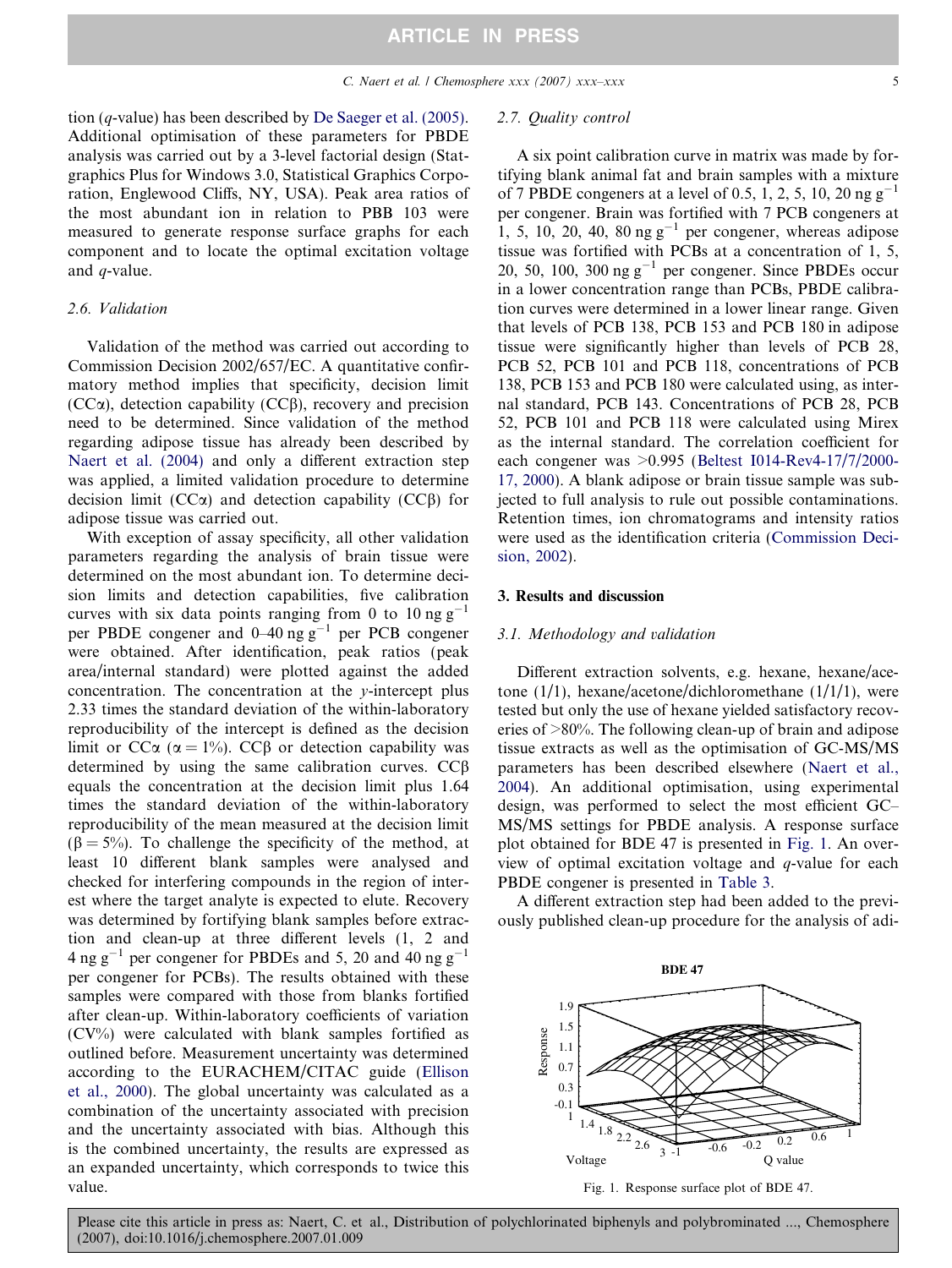<span id="page-5-0"></span>Table 3 Optimal excitation voltage and  $q$ -value for each PBDE congener

| PBDE congener  | q-value | Excitation voltage $(V)$ |
|----------------|---------|--------------------------|
| <b>BDE 28</b>  | 0.300   | 1.5                      |
| <b>BDE 47</b>  | 0.300   | 2                        |
| <b>BDE 99</b>  | 0.300   | $\overline{2}$           |
| <b>BDE 100</b> | 0.300   | $\overline{2}$           |
| <b>BDE 153</b> | 0.300   | 2.5                      |
| <b>BDE 154</b> | 0.300   | 2.5                      |
| <b>BDE 183</b> | 0.300   | 3                        |

pose tissue [\(Naert et al., 2004](#page-10-0)). Thus, decision limits  $(CC<sub>\alpha</sub>)$ and detection capabilities  $(CC\beta)$  for PCBs and PBDEs in adipose tissue were reassessed. In parallel, a full validation procedure according to Commission Decision 2002/657/ EC was carried out for the analysis of brain tissue. Decision limits and detection capabilities for PCBs and PBDEs in adipose and brain tissue are presented in [Table 2.](#page-3-0) Specificity of the method was inferred from the fact that no interfering peaks were detected when analysing 10 blank brain samples. Under repeatability conditions, within-laboratory coefficients of variation  $(CV%)$  were between 2.1% and 14% for PCB congeners and between 3.2% and 12% for PBDE congeners. Under within-laboratory reproducibility conditions, these coefficients ranged between 3.6% and 15% for PCBs and between 4.1% and 16% for PBDEs. Such low CV% values are in accordance with Commission Decision 2002/657/EC stating that for mass fractions  $\leq$ 100 µg kg<sup>-1</sup> simple application of the Horwitz equation would not be acceptable. Recovery of individual PCB congeners varied from 92% to 107% and recovery of individual PBDE congeners ranged from 85% to 109%. The expanded measurement uncertainty varied from 36% to 65% for PCBs and from 9.1% to 16% for PBDEs.

## 3.2. Influence of the nutrition status on the PCB and PBDE levels in brain and adipose tissue

Because in some cases the amount of sample was insufficient to determine the lipid content, a wet weight basis was chosen for calculating PCB and PBDE concentrations. Whenever possible, the percentages of the hexane extractable lipids in the tissue probes were determined. These measurements yielded a lipid content in the brain of 7.6  $\pm$  2.3%. The proportion of lipid in adipose tissue was  $78 \pm 5\%$ . In starved animals, these lipid contents in brain and adipose tissue remain unchanged, but the amount of adipose tissue diminishes such that the lipophilic pollutants that were stored in the adipose compartment of the body are remobilised to other sites including the brain ([Voorspo](#page-10-0)[els et al., 2004; Wienburg and Shore, 2004\)](#page-10-0). Indeed, many buzzards displayed only a limited amount of adipose tissue and the brain of these buzzards contained higher PCB and PBDE levels than the brain of well-fed counterparts (PCB:  $t = 3.559$ , Sig. = 0.003; PBDE:  $t = 2.162$ , Sig. = 0.037). In addition, partial correlation coefficients were calculated to explore a possible relationship between body weight,

corrected for each species, and contaminant levels. In three bird species, e.g. buzzards, sparrow hawks and cormorants, negative correlations could be established between the overall body weight and the concentration of PCB and PBDE in both brain and adipose tissue.

## 3.3. PCB and PBDE levels in brain and adipose tissue

Because the PCB and PBDE concentrations did not follow normal distributions, median values were used for further comparisons ([Table 4\)](#page-6-0). The median PCB concentrations (sum of PCB 28, PCB 52, PCB 101, PCB 118, PCB 138, PCB 153 and PCB 180) in the brain ranged from 13 ng  $g^{-1}$  wet weight (ww) in cormorants to 428 ng  $g^{-1}$  ww in sparrow hawks. In adipose tissue, the median PCB concentrations ranged from below the decision limit in blackbirds to 25951 ng  $g^{-1}$  ww in sparrow hawks. The median PBDE concentrations (sum of BDE 28, BDE 47, BDE 99, BDE 100, BDE 153, BDE 154 and BDE 183) in brain ranged from below the decision limit in blackbirds to  $14$  ng  $g^{-1}$  ww in sparrow hawks. Similarly, the median PBDE concentrations in adipose tissue ranged from below the decision limit in blackbirds to  $709$  ng g<sup>-1</sup> ww in sparrow hawks. A summary of the PCB and PBDE levels found in brain and adipose tissue of all animals from the four investigated species is presented in [Table 5](#page-7-0). Overall, significant correlations could be established between PCB and PBDE levels in brain tissue (Spearman's rho  $= 0.753$ ,  $Sig. < 0.0005$ ) and between PCB and PBDE levels in adipose tissue (Spearman's rho =  $0.944$ , Sig. <  $0.0005$ ).

Among the four bird species tested, sparrow hawks showed the highest PCB and PBDE levels. The lowest PCB and PBDE contamination was found in blackbirds. In general, PCB and PBDE concentrations in the brain were lower than in the adipose tissue. This overall trend was retained when lipid-normalized concentrations between brain and adipose tissue were compared. The heterogeneous partitioning between brain and adipose tissue could be ascribed to the blood–brain barrier, which is thought to protect against the accumulation of persistent organic pollutants. In fact, a key role of the blood–brain barrier in preventing the deposition of contaminants in the brain is indicated by the relative uniform concentration of PCBs throughout the various organs of fish, which are known to display a much more permeable blood–brain barrier [\(Bachour et al., 1998](#page-9-0)). Alternatively, the lower PCB or PBDE levels in the brain may be related to the different proportion of neutral lipids such as triglycerides. While in fat triglycerides constitute >90% of the total lipid content, in the brain the main lipid constituents are cholesterol and phospholipids ([Covaci et al., 2004](#page-9-0)). Intriguingly, however, at least one sparrow hawk (S6) and three blackbirds (BB1, BB2 and BB4) displayed higher absolute PCB and PBDE concentrations in the brain tissue than in adipose tissue. One buzzard (B27) and an additional blackbird (BB3) displayed higher PBDE levels in the brain than in the adipose tissue. Another four blackbirds (BB7, BB8,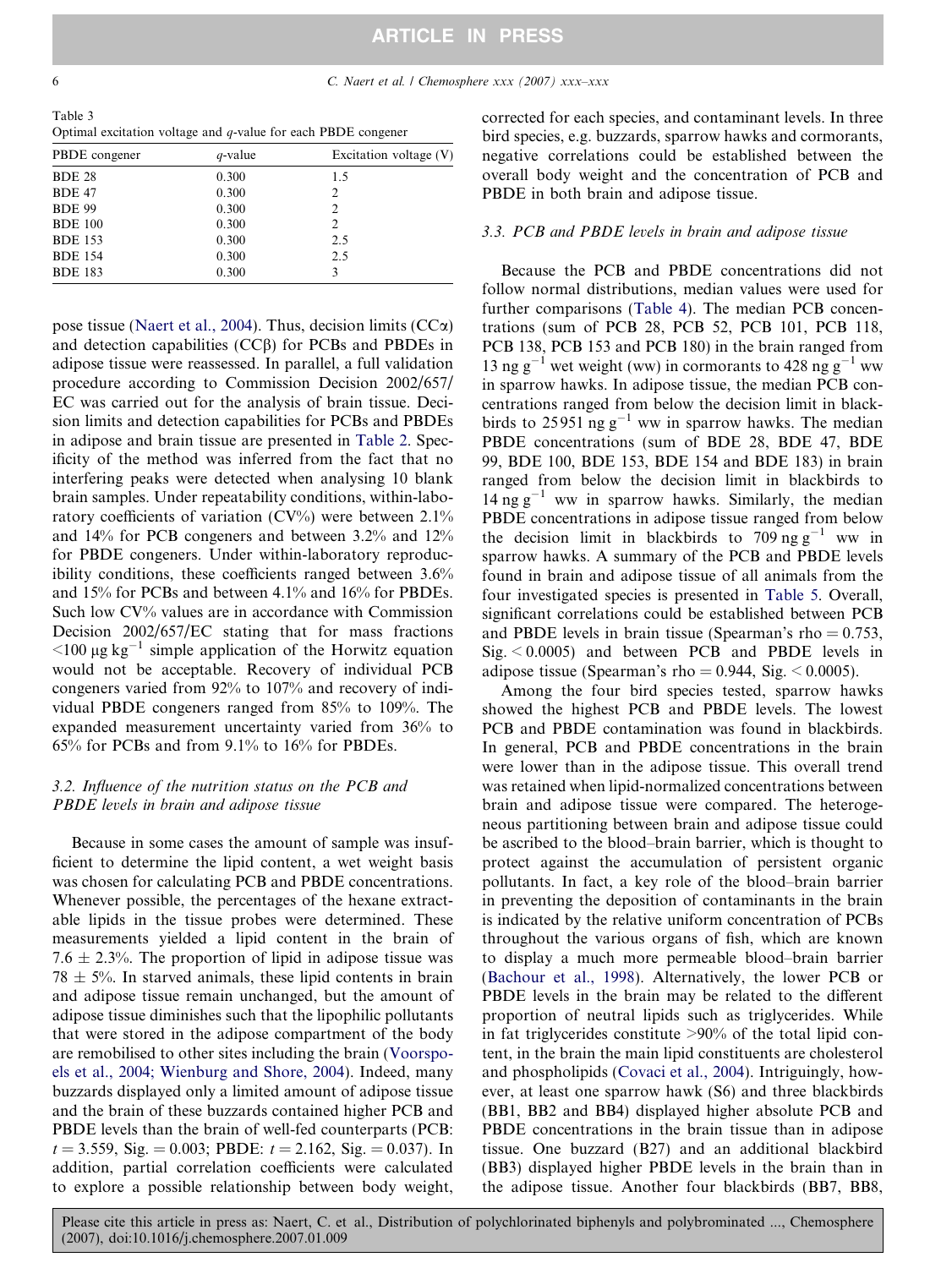<span id="page-6-0"></span>Table 4Median PCB and PBDE levels (ng  $g^{-1}$  wet weight) in brain and adipose tissue samples from three different kinds of birds of prey species and blackbirds

| Brain tissue<br>Adipose tissue                      |
|-----------------------------------------------------|
|                                                     |
| $<$ CC $\alpha$<br>$<$ CC $\alpha$                  |
| $(<{CC\alpha} - 20)$<br>$(<\text{CC}\alpha - 0.88)$ |
| $<$ CC $\alpha$<br>$<$ CC $\alpha$                  |
| $(<{CC\alpha-4.9}$                                  |
| $<$ CC $\alpha$<br>$<$ CC $\alpha$                  |
| $(<{CC\alpha-5.2}$ )                                |
| $<$ CC $\alpha$<br>$<$ CC $\alpha$                  |
| $(<{CC\alpha} - 14)$<br>$(<{CC\alpha - 3.0}$        |
| 3.4<br>$<$ CC $\alpha$                              |
| $(<{CC\alpha-19}$<br>$(<{CC\alpha-39}$ )            |
| $<$ CC $\alpha$<br>6.7                              |
| $(0.73 - 112)$<br>$(<{CC\alpha - 22}$               |
| $<$ CC $\alpha$<br>3.3                              |
| $(<{CC\alpha-13}$ )<br>$(1.1 - 45)$                 |
| $<$ CC $\alpha$<br>$<$ CC $\alpha$                  |
|                                                     |
| $<$ CC $\alpha$<br>$<$ CC $\alpha$                  |
| $(<{CC\alpha - 24}$<br>$(<\text{CC}\alpha - 0.82)$  |
| $<$ CC $\alpha$<br>$<$ CC $\alpha$                  |
|                                                     |
| $<$ CC $\alpha$<br>$<$ CC $\alpha$                  |
| $(<{CC\alpha-3.6}$                                  |
| $<$ CC $\alpha$<br>$<$ CC $\alpha$                  |
|                                                     |
| $<$ CC $\alpha$<br>$<$ CC $\alpha$                  |
|                                                     |
|                                                     |
| $<$ CC $\alpha$<br>$<$ CC $\alpha$                  |
|                                                     |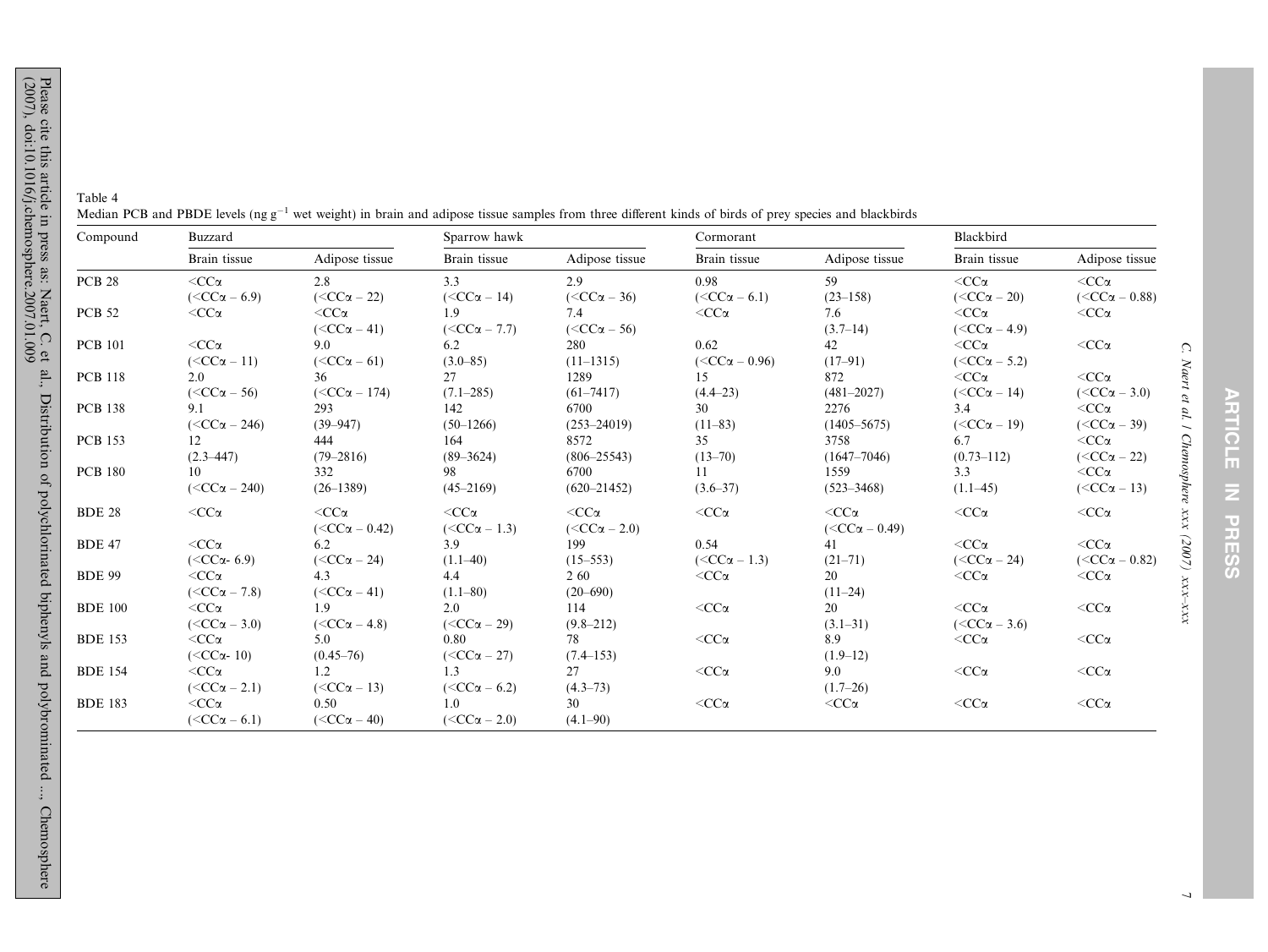<span id="page-7-0"></span>8 C. Naert et al. / Chemosphere xxx (2007) xxx-xxx

| Table 5                                                                                                   |  |  |  |  |  |  |
|-----------------------------------------------------------------------------------------------------------|--|--|--|--|--|--|
| Concentrations (ng $g^{-1}$ wet weight) of PCBs and PBDEs in birds of prey and blackbird from Switzerland |  |  |  |  |  |  |

| Sample number            | Species                      | Brain tissue |                                  | Adipose tissue           |                          |  |
|--------------------------|------------------------------|--------------|----------------------------------|--------------------------|--------------------------|--|
|                          |                              | Sum PCB      | Sum PBDE                         | Sum PCB                  | Sum PBDE                 |  |
| B1                       | <b>Buzzard</b>               | $17\,$       | $<\!\!CC\alpha$                  | 173                      | $8.6\,$                  |  |
| $\mathbf{B}3$            | Buzzard                      | 171          | $1.8\,$                          | $\overline{\phantom{0}}$ | $\overline{\phantom{0}}$ |  |
| <b>B4</b>                | Buzzard                      | 622          | 13                               | $\overline{\phantom{0}}$ | $\overline{\phantom{a}}$ |  |
| B <sub>5</sub>           | Buzzard                      | 5.7          | $<$ CC $\alpha$                  | 179                      | 3.0                      |  |
| <b>B6</b>                | Buzzard                      | 9.5          | $<\!\!CC\alpha$                  | 770                      | 21                       |  |
| B7                       | Buzzard                      | 6.6          | 0.68                             | 566                      | 8.7                      |  |
| ${\bf B}8$               | Buzzard                      | 72           | 0.84                             | 1031                     | 25                       |  |
| <b>B</b> 9               | Buzzard                      | 7.6          | 0.68                             | 392                      | 24                       |  |
| <b>B10</b>               | Buzzard                      | 35           | 17                               | 2045                     | 185                      |  |
| <b>B11</b>               | Buzzard                      | 950          | 13                               | $\overline{\phantom{0}}$ | $\overline{\phantom{0}}$ |  |
| <b>B12</b>               | Buzzard                      | 8.7          | 0.70                             | 435                      | 16                       |  |
| <b>B13</b>               | Buzzard                      | 14           | $<\!\!CC\alpha$                  | 943                      | 16                       |  |
| <b>B14</b>               | Buzzard                      | 11           | $<\!\!CC\alpha$                  | 1367                     | 19                       |  |
| <b>B15</b>               | Buzzard                      | 12           | $<\!\!CC\alpha$                  | 1339                     | 26                       |  |
| <b>B16</b>               | Buzzard                      | 6.9          | 11<br>$<$ CC $\alpha$            | 3471                     | 19<br>30                 |  |
| <b>B17</b>               | Buzzard<br>Buzzard           | 12<br>2.3    |                                  | 1563<br>470              | 5.2                      |  |
| <b>B18</b>               | Buzzard                      | 261          | $<$ CC $\alpha$<br>5.6           | 5351                     | 65                       |  |
| <b>B19</b><br><b>B20</b> | Buzzard                      | 12           | $<\!\!CC\alpha$                  | 1932                     | 17                       |  |
| <b>B21</b>               | <b>Buzzard</b>               | 57           | $<\!\!CC\alpha$                  |                          | $\overline{\phantom{0}}$ |  |
| <b>B22</b>               | Buzzard                      | 181          | 3.9                              |                          |                          |  |
| <b>B23</b>               | Buzzard                      | 127          | 0.74                             |                          |                          |  |
| <b>B24</b>               | Buzzard                      | 121          | 0.87                             | $\overline{\phantom{a}}$ | $\overline{\phantom{0}}$ |  |
| <b>B25</b>               | Buzzard                      | 52           | 0.96                             | 2318                     | 36                       |  |
| <b>B26</b>               | Buzzard                      | 15           | $<\!\!CC\alpha$                  | 1477                     | $50\,$                   |  |
| <b>B27</b>               | Buzzard                      | 289          | 6.0                              | 749                      | 5.3                      |  |
| <b>B28</b>               | Buzzard                      | 384          | 6.8                              | $\overline{\phantom{0}}$ | $\overline{\phantom{0}}$ |  |
| <b>B29</b>               | <b>Buzzard</b>               | 249          | 5.6                              |                          | $\overline{\phantom{0}}$ |  |
| <b>B30</b>               | Buzzard                      | 27           | $<$ CC $\alpha$                  | 1026                     | 13                       |  |
| <b>B31</b>               | Buzzard                      | 5.6          | $<$ CC $\alpha$                  | 1180                     | 8.7                      |  |
| <b>B32</b>               | <b>Buzzard</b>               | 222          | 5.6                              | $\overline{\phantom{0}}$ | $\overline{\phantom{0}}$ |  |
| <b>B33</b>               | Buzzard                      | 761          | 31                               | $\overline{\phantom{0}}$ | $\overline{\phantom{0}}$ |  |
| <b>B34</b>               | Buzzard                      | 22           | 2.1                              | 2177                     | 76                       |  |
| <b>B35</b>               | Buzzard                      | 188          | 1.7                              | 302                      | 9.9                      |  |
| <b>B36</b>               | Buzzard                      | 192          | 8.1                              | $\overline{\phantom{0}}$ | $\overline{\phantom{0}}$ |  |
| <b>B37</b>               | Buzzard                      | 17           | $<\!\!CC\alpha$                  | 1476                     | 28                       |  |
| <b>B38</b>               | Buzzard                      | 192          | $2.0\,$                          | $\overline{\phantom{0}}$ | $\overline{\phantom{0}}$ |  |
| <b>B39</b>               | Buzzard                      | 31           | $<\!\!CC\alpha$                  | 2177                     | 70                       |  |
| S1                       | Sparrow hawk                 | 207          | 4.6                              | 18788                    | 526                      |  |
| $\mathbf{S2}$            | Sparrow hawk                 | 7439         | 168                              | 12362                    | 352                      |  |
| S3                       | Sparrow hawk                 | 344          | 4.6                              | 2599                     | 64                       |  |
| S <sub>4</sub>           | Sparrow hawk                 | 776          | 12                               | 50093                    | 997                      |  |
| S <sub>5</sub>           | Sparrow hawk                 | 231          | 13                               | 26025                    | 1052                     |  |
| S <sub>6</sub>           | Sparrow hawk                 | 4452         | 154                              | 1789                     | 109                      |  |
| $\mathbf{S}7$            | Sparrow hawk                 | 428          | 8.9                              | 25951                    | 709                      |  |
| ${\bf S8}$               | Sparrow hawk                 | 2327         | 62                               | $\qquad \qquad -$        | $\overline{\phantom{0}}$ |  |
| S9                       | Sparrow hawk                 | 2105         | 57                               | $\qquad \qquad -$        | $\qquad \qquad -$        |  |
| <b>S10</b><br>S11        | Sparrow hawk<br>Sparrow hawk | 333<br>390   | 14<br>15                         | 79836<br>50994           | 1637<br>1660             |  |
|                          |                              |              |                                  |                          |                          |  |
| C1                       | Cormorant                    | 71           | 1.3                              | 5527                     | 141                      |  |
| $\rm C2$                 | Cormorant                    | 91           | 0.63                             | 10147                    | 99                       |  |
| C <sub>3</sub>           | Cormorant                    | 145          | 0.60                             | 17921                    | 133                      |  |
| C4                       | Cormorant                    | 32           | $<$ CC $\alpha$                  | 4186                     | 40                       |  |
| C <sub>5</sub>           | Cormorant                    | 38           | 0.54                             | 4262                     | 108                      |  |
| K <sub>6</sub>           | Cormorant<br>Cormorant       | 119          | $<\!CC\alpha$<br>$<\!\!CC\alpha$ | 8386<br>15199            | 101<br>69                |  |
| K7                       |                              | 210          |                                  |                          |                          |  |
| BB1                      | Blackbird                    | 41           | $27\,$                           | 0.88                     | $<\!\!CC\alpha$          |  |
| B <sub>B2</sub>          | Blackbird                    | 198          | 15                               | $<\!CC\alpha$            | $<$ CC $\alpha$          |  |
| BB3                      | Blackbird                    | $8.8\,$      | 1.0                              | 68                       | 0.82                     |  |

(continued on next page)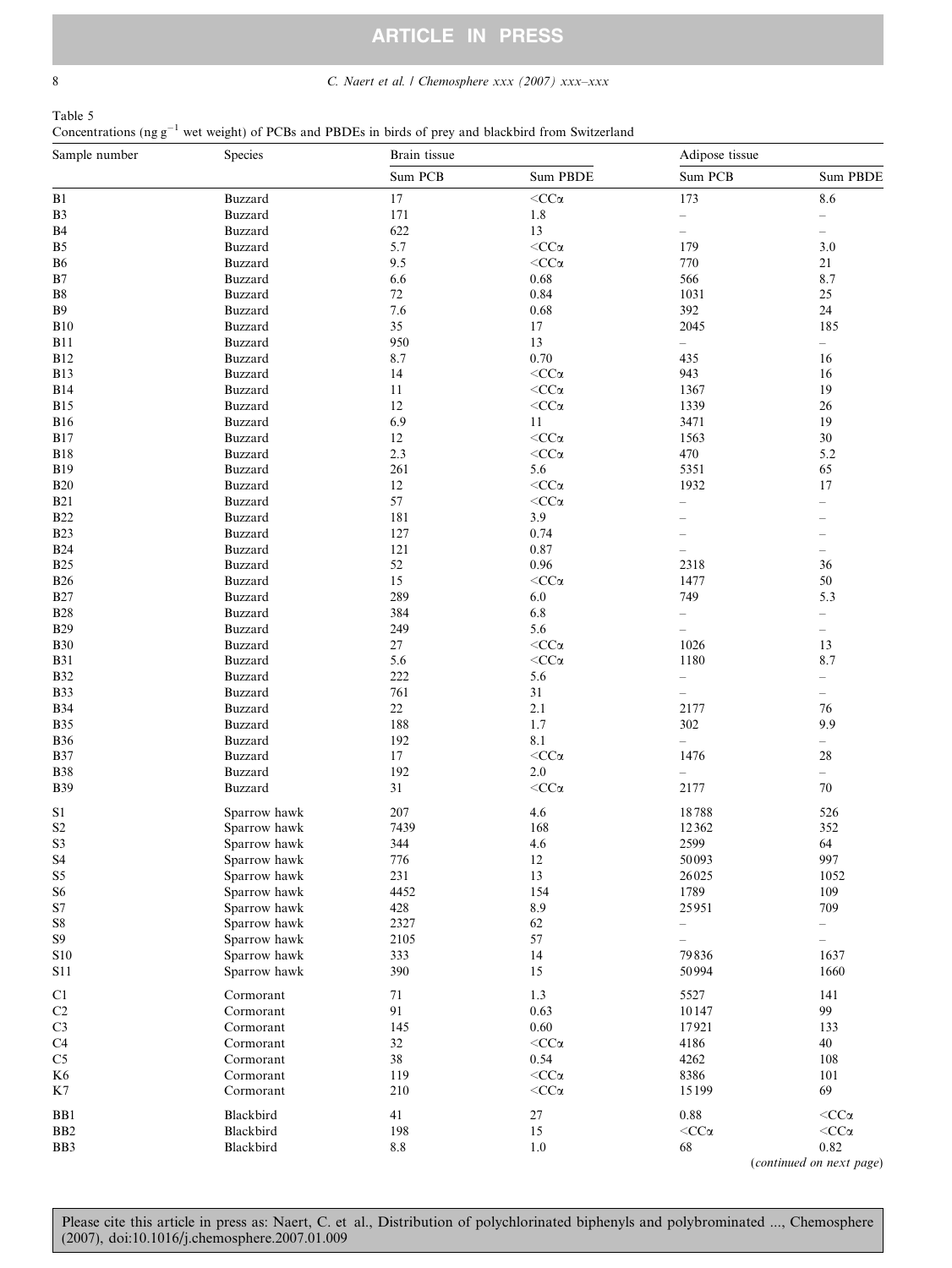## C. Naert et al. / Chemosphere xxx (2007) xxx–xxx 9

<span id="page-8-0"></span>

| Table 5 (continued) |           |              |                 |                          |                 |  |  |  |  |
|---------------------|-----------|--------------|-----------------|--------------------------|-----------------|--|--|--|--|
| Sample number       | Species   | Brain tissue |                 | Adipose tissue           |                 |  |  |  |  |
|                     |           | Sum PCB      | Sum PBDE        | Sum PCB                  | Sum PBDE        |  |  |  |  |
| B <sub>B</sub> 4    | Blackbird | 62           | 1.4             | $<$ CC $\alpha$          | $<$ CC $\alpha$ |  |  |  |  |
| B <sub>B5</sub>     | Blackbird | 34           | $<$ CC $\alpha$ | 44                       | $<$ CC $\alpha$ |  |  |  |  |
| B <sub>B6</sub>     | Blackbird | 60           | $<$ CC $\alpha$ |                          |                 |  |  |  |  |
| B <sub>B</sub> 7    | Blackbird | 9.2          | $<$ CC $\alpha$ | $<$ CC $\alpha$          | $<$ CC $\alpha$ |  |  |  |  |
| B <sub>B8</sub>     | Blackbird | 11           | $<$ CC $\alpha$ | $<$ CC $\alpha$          | $<$ CC $\alpha$ |  |  |  |  |
| B <sub>B</sub>      | Blackbird | 4.5          | $<$ CC $\alpha$ | $\overline{\phantom{a}}$ |                 |  |  |  |  |
| <b>BB10</b>         | Blackbird | 13           | $<$ CC $\alpha$ | $<$ CC $\alpha$          | $<$ CC $\alpha$ |  |  |  |  |
| <b>BB11</b>         | Blackbird | 2.7          | $<$ CC $\alpha$ | $<$ CC $\alpha$          | $<$ CC $\alpha$ |  |  |  |  |
| <b>BB12</b>         | Blackbird | 13.3         | $<$ CC $\alpha$ |                          |                 |  |  |  |  |

BB10 and BB11) contained higher absolute concentrations of PCB in the brain than in adipose tissue. Moreover, after correction for the varying total lipid content, higher PCB levels in brain fat compared to adipose fat were detected in three buzzards (B1, B27 and B35), three sparrow hawks (S2, S3 and S6) and in all investigated black birds. In some cases, the same animals also contained higher PBDE concentrations in brain fat compared to adipose fat. These observations indicate that there are important interspecies and individual differences in the susceptibility for accumulation of persistent organic pollutants in the central nervous system.

## 3.4. Differences in PCB and PBDE levels between species

ANOVA and Bonferroni-adjusted comparisons were performed to determine differences in mean PCB and PBDE levels between species. Significant differences in PCB and PBDE levels could be established between sparrow hawks, on the one hand and buzzards, cormorants



Fig. 2. Median PCB and PBDE patterns in adipose and brain tissue of birds of prey and blackbird from Switzerland.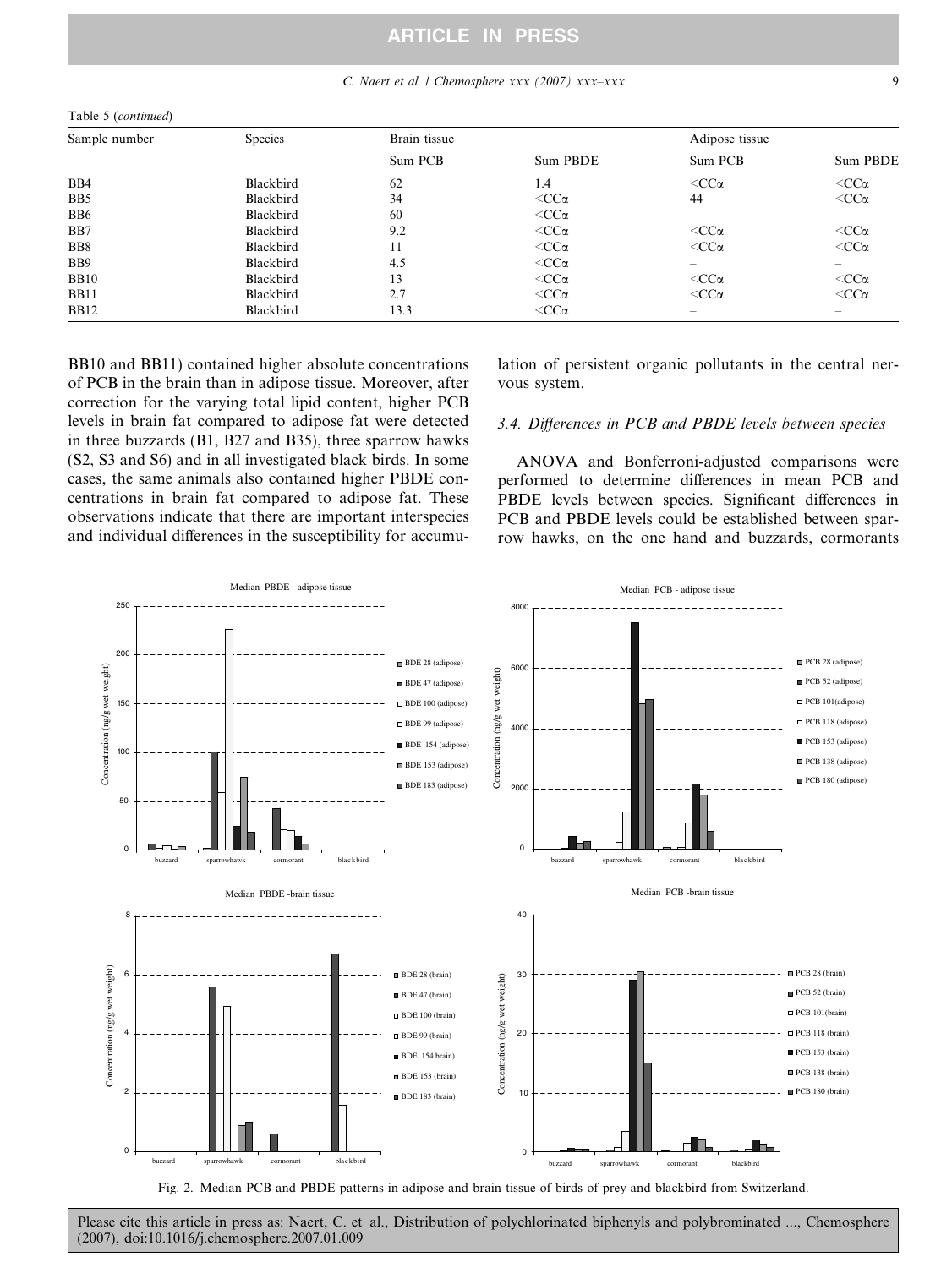<span id="page-9-0"></span>and blackbirds on the other hand. Significant interspecies disparities in tissue levels have also been reported by Hoshi et al. (1998), Senthilkumar et al. (2002), Tanabe et al. (1998) and Wienburg and Shore (2004). Despite the fact that both buzzards and sparrow hawk are feeding in a terrestrial environment, the differences in PCB and PBDE levels and congener patterns between buzzard and sparrow hawk are much more pronounced than those between buzzard and fish eating cormorants.

PCB 138, PCB 153 and PCB 180 were the predominant PCB congeners in adipose and brain tissue of all species accounting for 91% (ranging from 56% to 100%) and 93% (ranging from 82% to 98%) of the total PCB content, respectively ([Fig. 2\)](#page-8-0). This finding was comparable to congener patterns found in eggs from Norwegian predators (Herzke et al., 2005), in tissues from British birds (Boumphrey et al., 1993) and in fulmars from the Faroe Islands (Fängström et al., 2005). It is known that the PCB pattern shifts from lower to higher chlorinated congeners when these pollutants are transferred to organisms of higher trophic levels (Chu et al., 2003). BDE 47, BDE 99, BDE 100 and BDE 153 were the major congeners in adipose and brain tissue of all species. This observation is reminiscent of the PBDE profiles found in birds of prey from Australia [\(Symons et al., 2004\)](#page-10-0), in eggs of little owls from Belgium (Jaspers et al., 2005), in eggs of Norwegian predatory birds (Herzke et al., 2005) and in birds of prey of Flanders [\(Voorspoels et al., 2004](#page-10-0)). Nevertheless, specific differences in the contribution of the different PBDE congeners between species could be observed in the present study [\(Fig. 2](#page-8-0)). In fact, BDE 99 was the most abundant congener in samples from sparrow hawks, in contrast to cormorants where BDE 47 was the most abundant congener. It has been suggested by Law et al. (2003) that birds feeding in terrestrial environments may be more exposed to the higher brominated BDE congeners than aquatic species. The heptabrominated diphenyl ether congener 183 was detected only in terrestrial birds of prey [\(Fig. 2](#page-8-0)).

#### Acknowledgement

The authors would like to thank Consella Ochieng for her technical support and enthusiasm.

#### References

- Bachour, G., Failing, K., Georgii, S., Elmadfa, I., Brunn, H., 1998. Species and organ dependence of PCB contamination in fish, foxes, roe deer, and humans. Arch. Environ. Contamin. Toxicol. 35, 666–673.
- Beltest I014-Rev4-17/7/2000-17, 2000. Determination of polychlorinated biphenyls in animal feed, animal fat, egg and egg products, milk products and other foodstuffs. Beltest – Belac (Belgian Organisation for Accreditation).
- Boumphrey, R.S., Harrad, S.J., Jones, K.C., Osborn, D., 1993. Polychlorinated biphenyl congener patterns in tissues from a selection of British birds. Arch. Environ. Contamin. Toxicol. 25, 346–352.
- Branchi, I., Alleva, E., Costa, L.G., 2002. Effects of perinatal exposure to a polybrominated diphenyl ether (PBDE 99) on mouse neurobehavioral development. Neurotoxicology 23, 375–384.
- Braune, B.M., Donaldson, G.M., Hobson, K.A., 2001. Contaminant residues in seabird eggs from the Canadian Arctic Part I. Temporal trends 1975–1998. Environ. Pollut. 114, 39–54.
- Chu, S., Covaci, A., Schepens, P., 2003. Levels and chiral signatures of persistent organochlorine pollutants in human tissues from Belgium. Environ. Res. 93, 167–176.
- Commission Decision 2002/657/EC. Off. J. Eur. Commun. 2002, No. L 221/8.
- Covaci, A., Gheoghe, A., Schepens, P., 2004. Distribution of organochlorine pesticides, polychlorinated biphenyls and a-HCH enantiomers in pork tissues. Chemosphere 56, 757–766.
- Darnerud, P.O., 2003. Toxic effects of brominated flame retardants in man and in wildlife. Environ. Int. 29, 841–853.
- De Saeger, S., Sergeant, H., Piette, M., Bruneel, N., Van de Voorde, W., Van Peteghem, C., 2005. Monitoring of polychlorinated biphenyls in Belgian human adipose tissue samples. Chemosphere 58, 953–960.
- D'Silva, K., Fernandes, A., Rose, M., 2004. Brominated organic micropollutants – Igniting the flame retardant issue. Crit. Rev. Environ. Sci. Tech. 34, 141–207.
- Elliott, J.E., Wilson, L.K., Wakeford, B., 2005. Polybrominated diphenyl ether trends in eggs of marine and freshwater birds from British Columbia, Canada, 1979–2002. Environ. Sci. Technol. 39, 5584–5591.
- Ellison, S.L.R., Rosslein, M., Williams, A., 2000. Quantifying Uncertainty in Analytical Measurement, second ed. EURACHEM/CITAC.
- Fängström, B., Athanasiadou, M., Athanassiadis, I., Bignert, A., Grandjean, P., Weihe, P., Bergman, Å., 2005. Polybrominated diphenyl ethers and traditional organochlorine pollutants in fulmars (Fulmarus glacialis) from the Faroe Islands. Chemosphere 60, 836–843.
- Fox, N.C., Lock, J.W., 1978. Organochlorine residues in New Zealand birds of prey. New Zeal. J. Ecol. 1, 118–125.
- Fry, M., 1995. Reproductive effects in birds exposed to pesticides and industrial chemicals. Environ. Health Persp. 103, 165–171.
- Gill, U., Chi, I., Ryan, J.J., Freeley, M., 2004. Polybrominated diphenyl ethers: human tissue levels and toxicology. Rev. Environ. Contamin. Toxicol. 183, 55–97.
- Herzke, D., Berger, U., Kallenborn, R., Nygård, T., Vetter, W., 2005. Brominated flame retardants and other organobromines in Norwegian predatory bird eggs. Chemosphere 61, 441–449.
- Hites, R.A., 2004. Polybrominated diphenyl ethers in the environment and in people: a meta-analysis of concentrations. Environ. Sci. Technol. 38, 945–956.
- Hoshi, H., Minamoto, N., Iwata, H., Shiraki, K., Tatsukawa, R., Tanabe, S., Fujita, S., Hirai, K., Kinjo, T., 1998. Organochlorine pesticides and polychlorinated biphenyl congeners in wild terrestrial mammals and birds from Chubu region, Japan: interspecies comparison of the residue levels and compositions. Chemosphere 36, 3211–3221.
- Jaspers, V., Covaci, A., Maervoet, J., Dauwe, T., Voorspoels, S., Schepens, P., Eens, M., 2005. Brominated flame retardants and organochlorine pollutants in eggs of little owls (Athene noctua) from Belgium. Environ. Pollut. 136, 19–31.
- Kodavanti, P.R.S., Ward, T.R., 2005. Differential effects of commercial polybrominated diphenyl ether and polychlorinated biphenyl mixtures on intracellular signalling in rat brain in vitro. Toxicol. Sci. 85, 952– 962.
- Law, R.J., Alaee, M., Allchin, C.R., Boon, J.P., Lebeuf, M., Lepom, P., Stern, G.A., 2003. Levels and trends of polybrominated diphenylethers and other brominated flame retardants in wildlife. Environ. Int. 29, 757–770.
- McDonald, T.A., 2002. A perspective on the potential health risks of PBDEs. Chemosphere 46, 745–755.
- Meijer, S.N., Ockenden, W.A., Steinnes, E., Corrigan, B.P., Jones, K.C., 2003. Spatial and temporal trends of POPs in Norwegian and UK background air: implications for global cycling. Environ. Sci. Technol. 37, 454–461.
- Muir, D.C., Wagemann, R., Hargrave, B.T., Thomas, D.J., Peakall, D.B., Norstrom, R.J., 1992. Arctic marine ecosystem contamination. Sci. Total Environ. 122, 75–134.